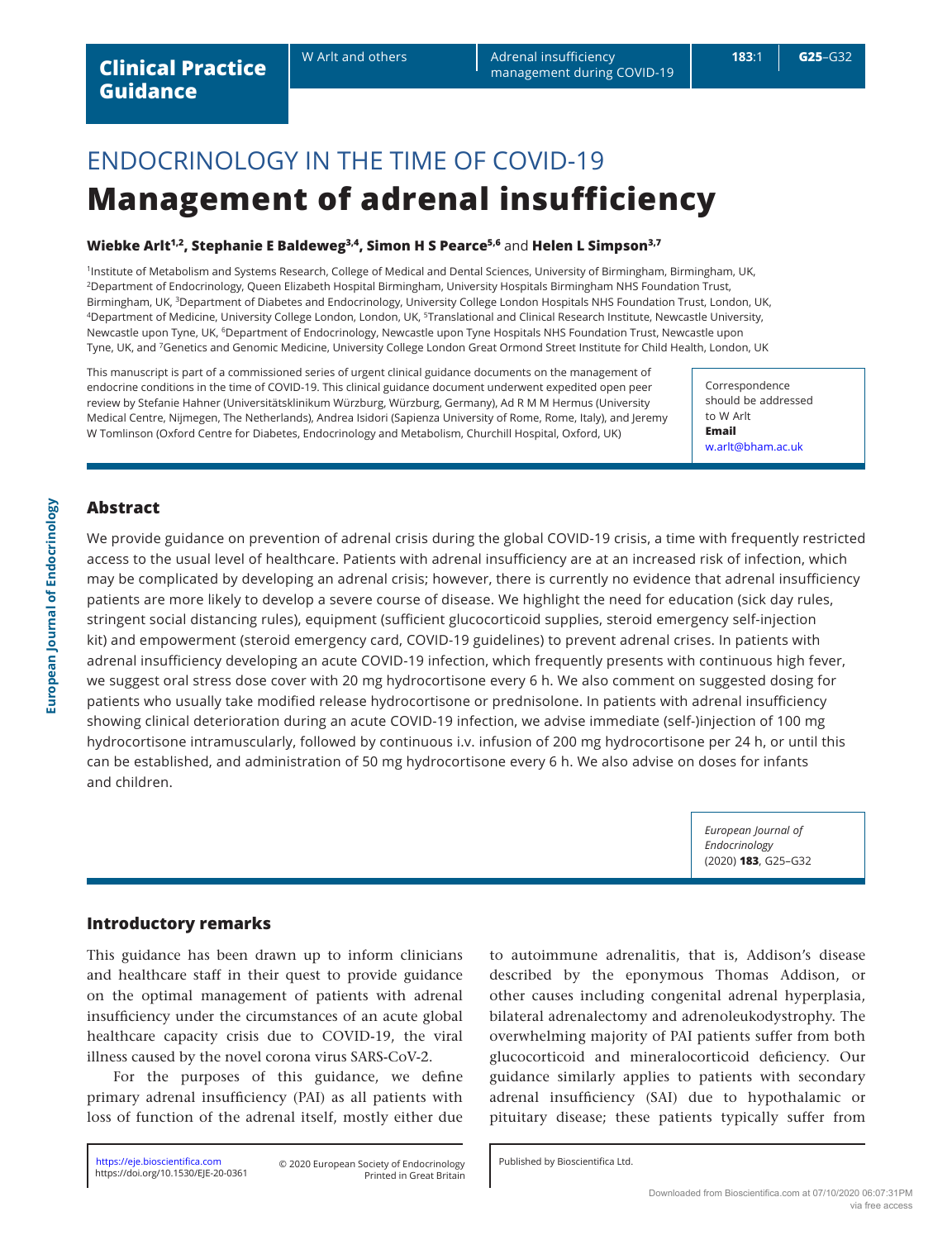glucocorticoid deficiency, in the majority in combination with deficiency of other hypothalamic-pituitary axes. Similarly, the same precautionary rules apply to patients with tertiary adrenal insufficiency due to chronic exogenous glucocorticoid therapy for treatment of other conditions. Patients at risk of tertiary adrenal insufficiency are those treated with prednisoloneequivalent doses of greater than 5 mg daily for longer than 4 weeks.

# **Are patients with adrenal insufficiency at an increased risk of COVID-19?**

Yes, patients with adrenal insufficiency are at increased risk of COVID-19; they are at an increased risk of catching this infection and they have a higher risk of complications due to the potential for an adrenal crisis to be triggered by the infection. There is currently no evidence, however, suggestive of a higher likelihood of a severe course of disease in patients with AI falling ill with COVID-19.

- *Risk of adrenal crisis during acute illness:* Patients with adrenal insufficiency are at risk to develop a potentially life-threatening adrenal crisis if experiencing major stress, such as an acute illness. This requires administration of increased doses of glucocorticoid replacement to prevent and, if already in progress, treat the adrenal crisis  $(1, 2, 3)$  $(1, 2, 3)$  $(1, 2, 3)$  $(1, 2, 3)$  $(1, 2, 3)$  $(1, 2, 3)$ . Adrenal crises are regularly observed in patients with PAI and SAI [\(4](#page-6-3), [5](#page-6-4), [6](#page-6-5), [7\)](#page-7-0) and contribute to the observed increased mortality in these patients.
- *Increased risk of infections in adrenal insufficiency:* Patients with PAI including Addison's disease and congenital adrenal hyperplasia have been shown to be at an increased risk of infections [\(8,](#page-7-1) [9,](#page-7-2) [10](#page-7-3)); this has also been shown for patients with SAI due to hypothalamic-pituitary disease [\(11](#page-7-4)). Furthermore, respiratory infections have been shown to contribute to the increased mortality observed in patients with PAI [\(12,](#page-7-5) [13\)](#page-7-6). In addition, patients with PAI have been shown to have significantly decreased natural killer cell cytotoxicity [\(14\)](#page-7-7), an important function of the innate immune system in fighting viral infections. Therefore, patients with PAI can be assumed to be at an increased risk of infection with COVID-19. Patients receiving supraphysiologic, immunosuppressive doses of exogenous glucocorticoids for the treatment of another condition are at even higher risk of infection.

# **How should we manage patients with an established diagnosis of adrenal insufficiency?**

## **A. Prevention mode**

All patients with established adrenal insufficiency should be provided with adequate self-management support to enable them to manage their conditions adequately and safely. Self-management support can be facilitated and communicated by mailshot, video, text, email phone call or videoconferencing, as appropriate. This should follow the 3E framework for self-management support (Educate, Equip and Empower).

### *Educate*

- Ensure that all patients (and their families/partners/ carers) are educated in the use of 'the sick day rules', that is, the need to increase their usual glucocorticoid replacement dose during intercurrent illness and the need to self-inject hydrocortisone and call for emergency medical assistance when the oral medication cannot be reliably absorbed due to vomiting or diarrhoea and/or the presence of severe and major illness or trauma. General sick day rules for patients with adrenal insufficiency are described in detail in recently published clinical guidelines ([15](#page-7-8), [16](#page-7-9), [17](#page-7-10)); see also [https://](https://endo-ern.eu/wp-content/uploads/2019/03/20190312-Stressinstructie-addisoncrisis-hydrocortison-ENG-Endo-ERN-approved.pdf) [endo-ern.eu/wp-content/uploads/2019/03/20190312-](https://endo-ern.eu/wp-content/uploads/2019/03/20190312-Stressinstructie-addisoncrisis-hydrocortison-ENG-Endo-ERN-approved.pdf) [Stressinstructie-addisoncrisis-hydrocortison-ENG-](https://endo-ern.eu/wp-content/uploads/2019/03/20190312-Stressinstructie-addisoncrisis-hydrocortison-ENG-Endo-ERN-approved.pdf)[Endo-ERN-approved.pdf.](https://endo-ern.eu/wp-content/uploads/2019/03/20190312-Stressinstructie-addisoncrisis-hydrocortison-ENG-Endo-ERN-approved.pdf) However, for the purposes of this guidance, we have revised the generic sick day rules, having in mind patients with an acute COVID-19 infection, which frequently presents with high fever over sustained periods of time (see [Table 1](#page-2-0) and section B).
- Patients with adrenal insufficiency are at increased risk of COVID-19, albeit not as high as in patients undergoing cancer treatment or taking high doses of potent immunosuppressive drugs. All patients with adrenal insufficiency should 'observe stringent social distancing'. If they are working, they should either work from home or work under conditions that allow very stringent social distancing at all times. This means that adrenal insufficiency patients should not work in situations that do now allow them to keep their safe distance, as is the case, for example, for healthcare workers, carers and supermarket cashier staff. It will be important to provide patients with letters stating this fact to ensure their employers are informed and can adjust working conditions as appropriate.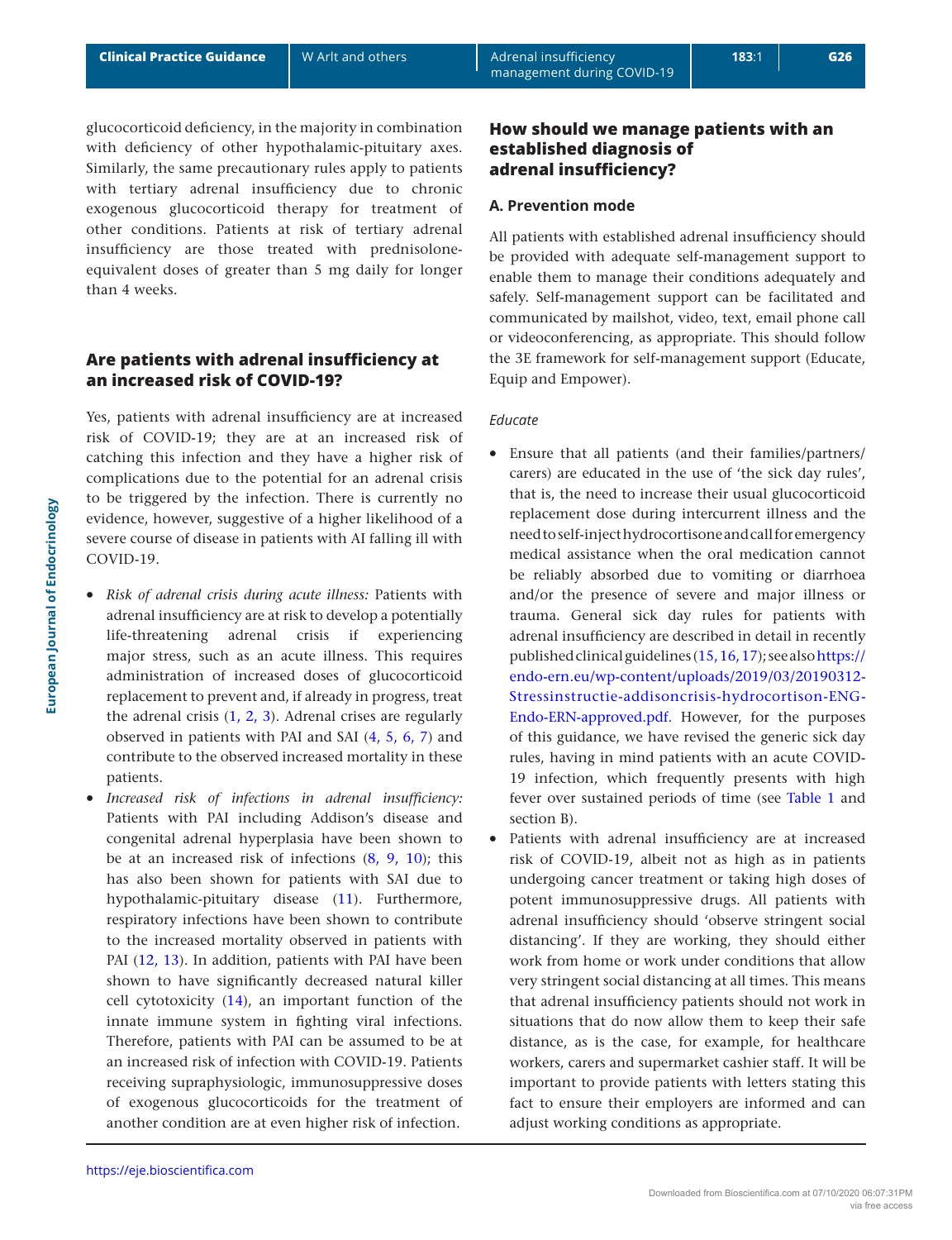<span id="page-2-0"></span>**Clinical Practice Guidance** N Arlt and others Adrenal insufficiency 183:1 | G27 management during COVID-19

**Table 1** Suggested management and hydrocortisone stress dose cover in patients with adrenal insufficiency and suspected or confirmed COVID-19 infection.

| <b>Clinical scenario</b>                                                                                                                                                                                                                                                                                                                                                                                                                                       | <b>Suggested management</b>                                                                                                                                                                                                                                                                                                                                                                                                                                                                                                                                                                                                                                                                                                                                                                                                                                                                                                                                                                                                                                                                                                                                                                                                                                                                                                                                                                                                                                                                      |
|----------------------------------------------------------------------------------------------------------------------------------------------------------------------------------------------------------------------------------------------------------------------------------------------------------------------------------------------------------------------------------------------------------------------------------------------------------------|--------------------------------------------------------------------------------------------------------------------------------------------------------------------------------------------------------------------------------------------------------------------------------------------------------------------------------------------------------------------------------------------------------------------------------------------------------------------------------------------------------------------------------------------------------------------------------------------------------------------------------------------------------------------------------------------------------------------------------------------------------------------------------------------------------------------------------------------------------------------------------------------------------------------------------------------------------------------------------------------------------------------------------------------------------------------------------------------------------------------------------------------------------------------------------------------------------------------------------------------------------------------------------------------------------------------------------------------------------------------------------------------------------------------------------------------------------------------------------------------------|
| At home                                                                                                                                                                                                                                                                                                                                                                                                                                                        |                                                                                                                                                                                                                                                                                                                                                                                                                                                                                                                                                                                                                                                                                                                                                                                                                                                                                                                                                                                                                                                                                                                                                                                                                                                                                                                                                                                                                                                                                                  |
| Onset of 'signs and symptoms suggestive of COVID-19' (fever<br>>38°C (>100 F), a new or continuous dry cough, sore throat,<br>loss of sense of smell or taste, aches and pains, fatigue)<br>Onset of signs and symptoms of 'clinical deterioration'<br>(dizziness; intense thirst; shaking uncontrollably; drowsiness,<br>confusion, lethargy; vomiting; severe diarrhoea; increasing<br>shortness of breath, respiratory rate >24/min, difficulty<br>speaking | Adults and adolescents should take 20 mg hydrocortisone<br>orally every 6 h (in children, their usual daily dose should be<br>trebled (i.e. 3-fold increase) and administered in four equal<br>doses every 6 h)<br>• Patients on modified release hydrocortisone should switch<br>to immediate release hydrocortisone and take 20 mg orally<br>every 6 h<br>• Patients on 5-15 mg prednisolone daily should take 10 mg<br>prednisolone every 12 h; patients on oral prednisolone >15<br>mg should continue their usual dose but take it split into two<br>equal doses of at least 10 mg each<br>• If on fludrocortisone, continue at usual dose<br>Take paracetamol 1000 mg every 6 h for fever (adjust dose<br>appropriately for infants and children)<br>Rest, drink regularly and monitor how concentrated (dark)<br>urine looks is to guide further fluid intake<br>Request medical advice on the suspected COVID-19 infection<br>Immediately inject (patient or carer) 100 mg hydrocortisone<br>$\bullet$<br>per i.m. injection in adults and adolescents (25 mg in infants,<br>50 mg in school children)<br>• Call for emergency medical attention for treatment and<br>transfer to hospital, consider making their own way to<br>hospital<br>• If patients cannot be taken or kept in hospital, then they<br>should take 50 mg hydrocortisone every 6 h orally at home;<br>if possible, they should receive i.v. hydrocortisone and an<br>isotonic saline infusion in the admissions unit |
| At hospital                                                                                                                                                                                                                                                                                                                                                                                                                                                    |                                                                                                                                                                                                                                                                                                                                                                                                                                                                                                                                                                                                                                                                                                                                                                                                                                                                                                                                                                                                                                                                                                                                                                                                                                                                                                                                                                                                                                                                                                  |
| On regular ward or intensive care ward, irrespective of<br>whether breathing unaided or supported by continuous<br>positive airway pressure (CPAP) respiration or mechanically<br>ventilated                                                                                                                                                                                                                                                                   | Hydrocortisone 100 mg per iv injection in adults and<br>adolescents, followed by continuous iv infusion of 200 mg<br>hydrocortisone/24 h (alternatively 50 mg every 6 h per i.v. or<br>i.m. bolus injection)<br>Infants and children should receive an initial parenteral<br>$\bullet$<br>injection of 50 mg hydrocortisone/m <sup>2</sup> (usually 25 mg in<br>infants and 50 mg in children) followed by 50 mg/24 h in<br>infants and 100 mg/24 h in children<br>• Pause fludrocortisone in adults<br>Continuous i.v. fluid resuscitation with isotonic saline;<br>regularly check urea and electrolytes                                                                                                                                                                                                                                                                                                                                                                                                                                                                                                                                                                                                                                                                                                                                                                                                                                                                                       |
| Recovery; improving respiratory function, reducing or normal<br>temperature                                                                                                                                                                                                                                                                                                                                                                                    | Gradual tapering of stress dose hydrocortisone down to<br>$\bullet$<br>double regular replacement dose at time of discharge<br>(endocrinologist to advise)<br>Re-start usual fludrocortisone dose in adults when total daily<br>hydrocortisone dose <50 mg                                                                                                                                                                                                                                                                                                                                                                                                                                                                                                                                                                                                                                                                                                                                                                                                                                                                                                                                                                                                                                                                                                                                                                                                                                       |

## *Equip*

• Ensure that the patient has 'sufficient supplies of oral glucocorticoid preparations' (usually hydrocortisone, but also cortisone acetate, prednisolone or prednisone). Ensure that patients who usually take modified release hydrocortisone preparations have a sufficient supply of immediate release, regular oral hydrocortisone for emergency use, for example, by prescribing an extra 4-week supply of hydrocortisone 10 mg three times daily. In patients with PAI including congenital adrenal hyperplasia also ensure sufficient mineralocorticoid supplies (fludrocortisone). Consider issuing prescriptions of 3-month hydrocortisone supplies every 2 months and arrange for them to be dispensed by mail; this will ensure that the patient has access to sufficient extra glucocorticoid doses in case of intercurrent illness. Patients should understand that they must continue taking their glucocorticoid replacement under all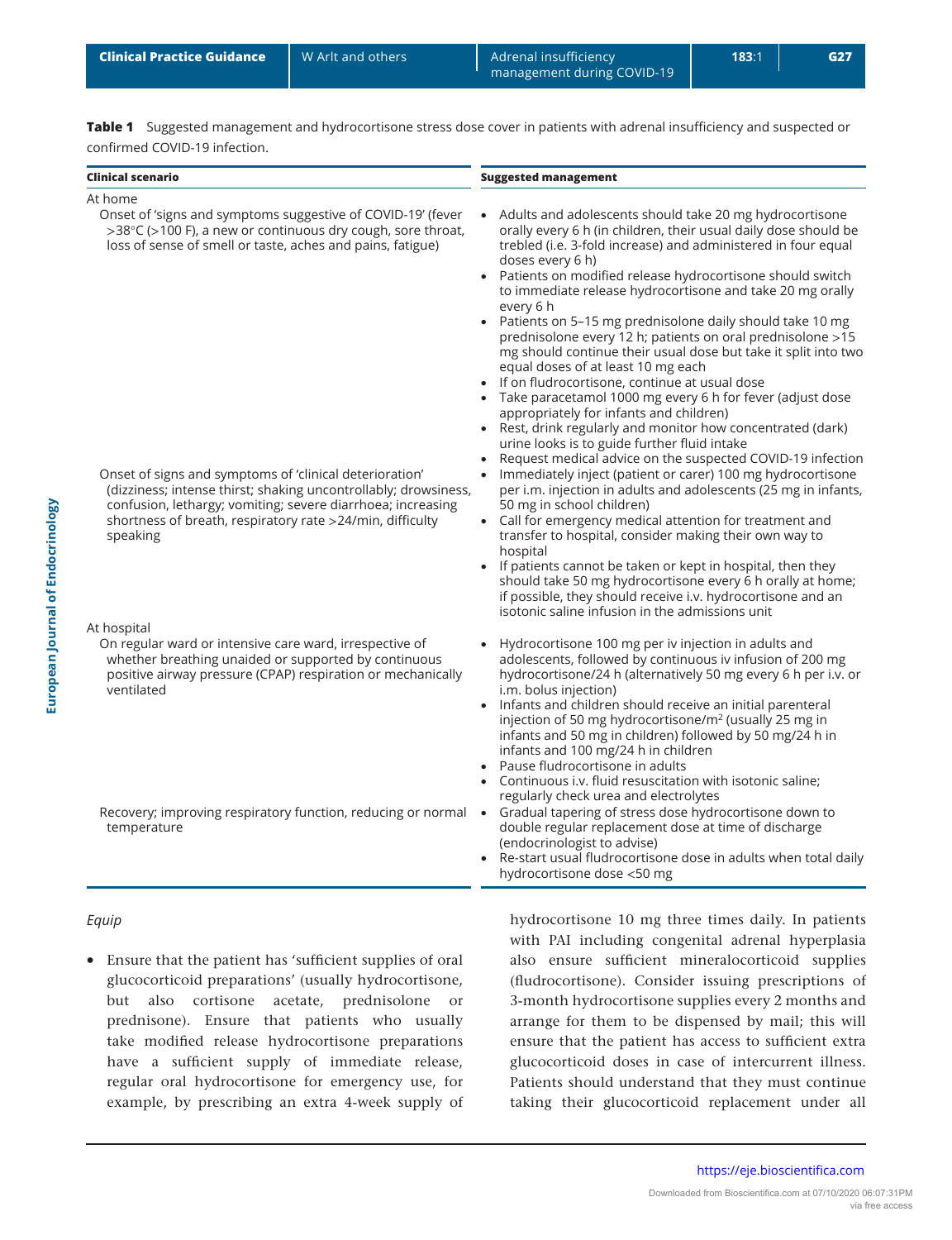circumstances and that there is no need to increase the dose unless they fall ill.

• Ensure that the patient is in possession of an 'up-todate hydrocortisone emergency self-injection kit' and that the patient and a relative/partner/friend is confident in self-administration of the injection. Consider refreshing knowledge by talking through the procedure over the phone and providing links to training videos ([https://www.addisonsdisease.org.uk/](https://www.addisonsdisease.org.uk/the-emergency-injection-for-the-treatment-of-adrenal-crisis) [the-emergency-injection-for-the-treatment-of-adrenal](https://www.addisonsdisease.org.uk/the-emergency-injection-for-the-treatment-of-adrenal-crisis)[crisis](https://www.addisonsdisease.org.uk/the-emergency-injection-for-the-treatment-of-adrenal-crisis) and [https://www.adrenals.eu/animations/how\)](https://www.adrenals.eu/animations/how)).

#### *Empower*

• Ensure that all patients are in possession of a 'steroid emergency card' or equivalent written instructions for healthcare staff on how to treat the patient in a major stress situation that prevents self-management. Figure 1 shows the recently issued UK version of the steroid card, developed further from a version originally proposed by a Swedish group [\(18](#page-7-11)) and further developed by the European Society of Endocrinology [\(https://adrenals.eu/emergency-card/\).](https://adrenals.eu/emergency-card/)) The UK version is downloadable at [https://www.endocrinology.org/](https://www.endocrinology.org/media/3563/new-nhs-emergency-steroid-card.pdf) [media/3563/new-nhs-emergency-steroid-card.pdf](https://www.endocrinology.org/media/3563/new-nhs-emergency-steroid-card.pdf) and includes a QR code that guides healthcare staff to a website with detailed instructions on how to manage a patient suffering from adrenal crisis ([https://www.](https://www.endocrinology.org/adrenal-crisis)) [endocrinology.org/adrenal-crisis\)](https://www.endocrinology.org/adrenal-crisis)).

## **B. Acute suspected or confirmed COVID-19 infection**

• 'If a patient with adrenal insufficiency develops signs and symptoms suggestive of COVID-19' (e.g. fever >38°C (or >100 F), a new or continuous dry cough, sore throat, loss of sense of smell or taste, aches and pains, and/or severe fatigue), they should seek like any other patient medical advice regarding the management of their suspected or confirmed COVID-19 infection, either over the internet (e.g. the UK online coronavirus service [https://111.nhs.uk/covid-](https://111.nhs.uk/covid-19/)[19/](https://111.nhs.uk/covid-19/)) or by a phone call to their general practitioner. As recommended for all affected by COVID-19, patients should rest and counteract the fever by taking 1000 mg doses of paracetamol every 6 h (with appropriate dose adjustment in children). They should try to keep well hydrated by drinking regularly, even during the night, ideally noting the amount of fluid they drink. They should monitor how much urine they pass; the excretion of only little amounts of dark, concentrated urine indicates insufficient hydration, which should prompt further increased oral fluid intake.

Importantly, patients with adrenal insufficiency and an acute suspected or confirmed COVID-19 infection should also 'immediately take a double hydrocortisone morning dose and then increase their hydrocortisone replacement to 20 mg four times daily', that is, 20 mg hydrocortisone every 6 h, for example, at 0600 h, 1200 h, 1800 h and 2400 h ([Table 1](#page-2-0)). In children, their usual daily dose should be trebled and administered orally

|      | <b>Steroid Emergency Card</b>                                                                                                                                                                                                                                                                                                    | <b>NHS</b> |
|------|----------------------------------------------------------------------------------------------------------------------------------------------------------------------------------------------------------------------------------------------------------------------------------------------------------------------------------|------------|
|      | (Adult)                                                                                                                                                                                                                                                                                                                          |            |
|      | <b>IMPORTANT MEDICAL INFORMATION FOR HEALTHCARE STAFF</b><br>THIS PATIENT IS PHYSICALLY DEPENDENT ON DAILY STEROID THERAPY<br>as a critical medicine, to be given/taken as prescribed and never<br>omitted or discontinued; missed doses, illness or surgery can result in<br>adrenal crisis which requires emergency treatment. |            |
|      | Patients not on daily steroid therapy may also require emergency<br>treatment, see reverse of card for links to further information.                                                                                                                                                                                             |            |
| Name |                                                                                                                                                                                                                                                                                                                                  |            |
|      |                                                                                                                                                                                                                                                                                                                                  |            |
|      |                                                                                                                                                                                                                                                                                                                                  |            |
|      |                                                                                                                                                                                                                                                                                                                                  |            |

If calling 999/111 describe symptoms (vomiting, diarrhoea etc) AND emphasise this is a likely Addison's/adrenal emergency or crisis **Emergency treatment of adrenal crisis** 1) EITHER 100mg Hydrocortisone per i.v. or i.m. injection followed by 24 hr continuous i.v. infusion of 200mg Hydrocortisone in Glucose 5% OR 50mg Hydrocortisone i.v. or i.m. qds (100mg if severely obese) 2) Rapid rehydration with Sodium Chloride 0.9% 3) Liaise with endocrinology team

> Scan here for further information or search https://www.endocrinology.org/adrenal-crisis

#### **Figure 1**

Steroid emergency card for patients with adrenal insufficiency issued by the UK National Health Service in March 2020 (downloadable at<https://www.endocrinology.org/media/3563/new-nhs-emergency-steroid-card.pdf>).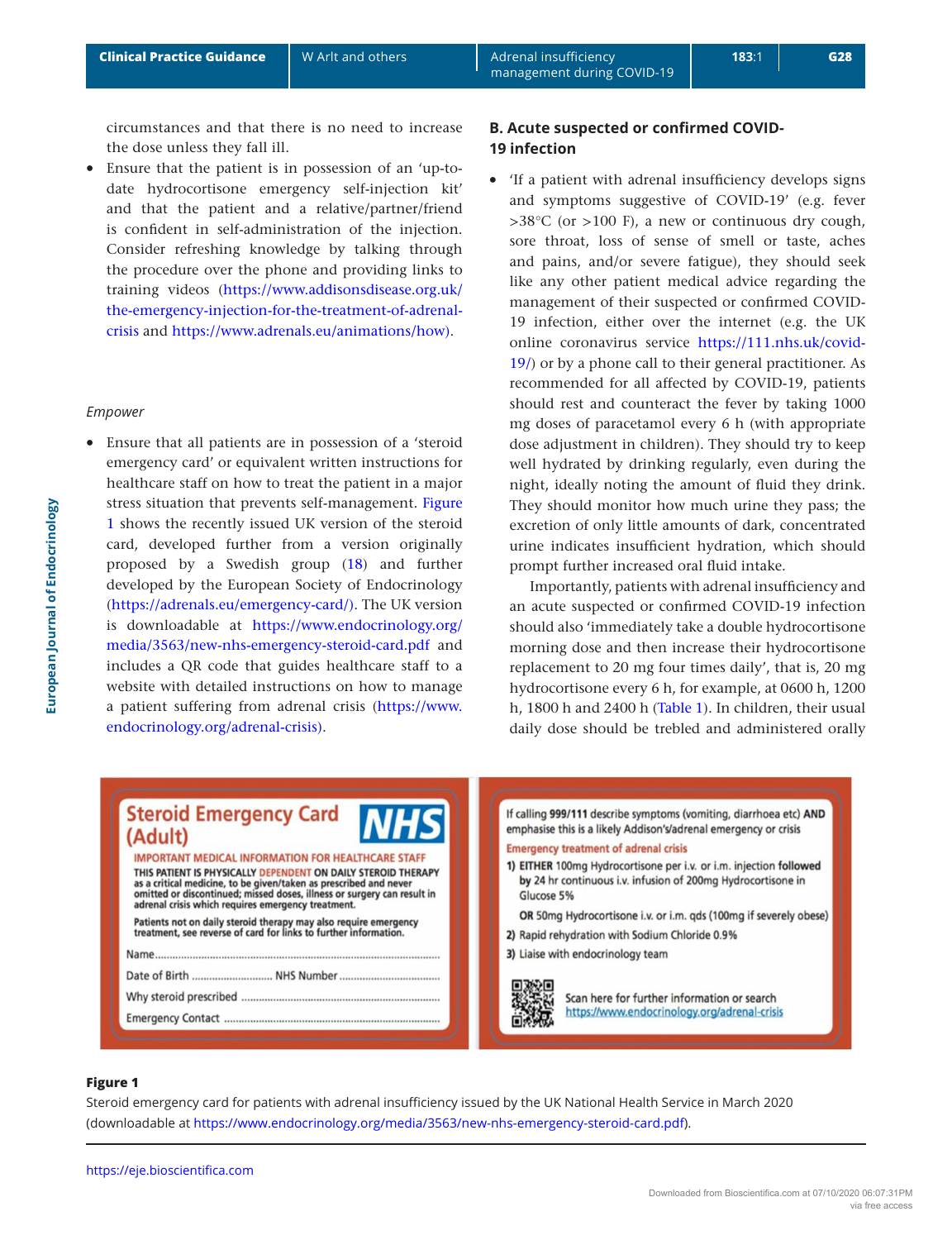in four equal doses every 6 h. Patients who normally take modified release hydrocortisone preparations should switch to taking 20 mg immediate release hydrocortisone every 6 h. Patients on prednisolone doses of 5–15 mg daily should immediately take 10 mg prednisolone every 12 h; patients on daily prednisolone doses >15 mg should continue to take their usual daily prednisolone dose but split it into a morning and late afternoon dose of at least 10 mg each time. Once the patient no longer has fever and starts to show significant clinical improvement, the 6-h once oral administration of 20 mg hydrocortisone can be tapered back to double dose of the routine replacement regimen and then normal routine doses once fully recovered. Asymptomatic patients who tested COVID-19 positive, for example, due to family screening, do not need to increase their routine replacement dose.

While guidelines usually recommend doubling of the regular glucocorticoid replacement dose during intercurrent illness ([15,](#page-7-8) [16,](#page-7-9) [17](#page-7-10)), the personal experience of the authors is that an acute COVID-19 infection is associated with significant and persistent acute inflammation and often continuous high fever, which in our view requires a more evenly spaced glucocorticoid cover throughout day and night. We have based our suggested doses on a three-compartment model of oral hydrocortisone delivery [\(19](#page-7-12)) (Fig. 2), drawing from experimental data from the Prevention of Adrenal Crisis in Stress (PACS) study [\(20\)](#page-7-13) and a previous study on oral hydrocortisone pharmacokinetics ([21\)](#page-7-14). This modelling indicates that the mere doubling of the regular glucocorticoid dose could leave patients with prolonged periods of glucocorticoid deficiency during an acute and highly inflammatory infection such as COVID-19 (Fig. 2).

Under no circumstances should patients hesitate to contact medical emergency services, 'if the clinical signs and symptoms of COVID-19 significantly worsen'. Patients (or their carers) should 'contact medical emergency services without delay and immediately administer their hydrocortisone emergency injection (100 mg i.m.)'. If for any reason they cannot administer the injection, they should immediately take 50–100 mg hydrocortisone orally, if possible, while waiting for medical emergency services to arrive. If need be, patients and their carers should consider making their own way to hospital and continue to take 50 mg hydrocortisone every 6 h. 'Signs and symptoms indicating clinical deterioration in patients affected by



## **Figure 2**

Prediction of 24-h oral hydrocortisone delivery dependent on timing and dosing. Prediction based on parameter estimates of circulating cortisol concentrations in a three-compartment model after (A) doubling of immediate release hydrocortisone doses administered at the usual times of two typical routine hydrocortisone regimens (two and three daily doses, respectively) and (B) oral administration of four equal doses in evenly spaced, 6-h intervals. This illustrates that the 6-h once administration ensures steady delivery of cortisol, while increasing hydrocortisone at the usual administration times results in a long stretch of time without appropriate hydrocortisone cover. For details on the employed modelling approach see ([19](#page-7-12)); figure reproduced with permission.

COVID-19', which typically occur 7–10 days after onset of the first COVID-associated symptoms, include:

- ⚬ feeling very dizzy on sitting or standing
- ⚬ feeling very thirsty despite drinking regularly
- ⚬ feeling very cold
- ⚬ shaking uncontrollably
- ⚬ becoming drowsy, confused or difficult to wake up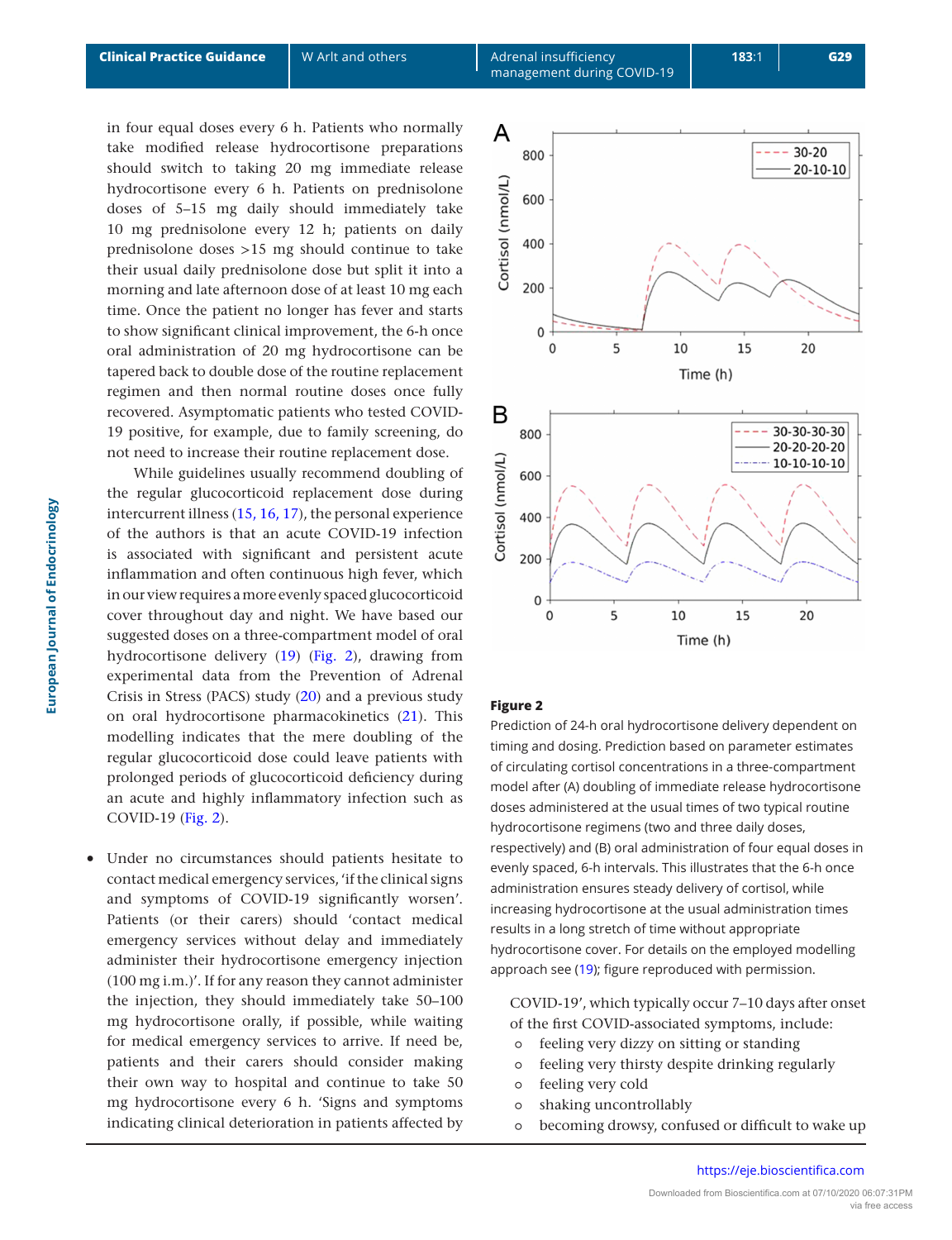- ⚬ developing vomiting or severe diarrhoea
- ⚬ increasing shortness of breath with fast breathing (respiratory rate >24/min) or difficulty speaking in complete sentences.
- Following emergency injection of 100 mg hydrocortisone by self-injection or medical emergency personnel, the patients should be maintained on 'major stress dose hydrocortisone, that is, 200 mg over 24 h, preferably in the hospital setting administered via continuous i.v. infusion', which ensures that intermittent troughs in cortisol levels are avoided (Fig. 3) ([20](#page-7-13)). Alternatively, 50 mg hydrocortisone could be administered via i.v. or i.m. bolus injection every 6 h. Patients should receive generous fluid resuscitation with i.v. isotonic saline. Both continuous administration of hydrocortisone in major stress dose and fluid resuscitation are crucially important for patients with adrenal insufficiency.
- 'Children' are much less frequently severely affected by COVID-19. However, in case of an acute COVID-19 infection with clinical deterioration, children with adrenal insufficiency should receive an immediate parenteral injection of 50–100 mg/m2 hydrocortisone (usually 25 mg for infants, 50 mg for school children) [\(16\)](#page-7-9). This should be followed by parenteral administration of 50 mg/24 h for infants and 100 mg/24 h for school children, preferably by continuous i.v. infusion, alternatively, split in four equal parenterally administered doses every 6 h. Adolescents should be treated with adult doses.
- Patients with COVID-19 requiring mechanical ventilation: Acute respiratory distress syndrome (ARDS) is frequently observed in patients with COVID-19 infection requiring treatment in an intensive care unit ([22,](#page-7-15) [23\)](#page-7-16). It is a matter of debate (and subject of the ongoing RECOVERY trial in the United Kingdom) whether high dose glucocorticoid treatment is an effective therapy for COVID-19 related ARDS. However, patients with adrenal insufficiency receive glucocorticoids not as a pharmacological treatment, but as a life-saving replacement therapy in adequate doses to cover major stress. Therefore, if adrenal insufficiency patients develop COVID-19-related ARDS, their glucocorticoid replacement should never be interrupted, but continued at a major stress dose (200 mg/24 h) until mechanical ventilation is no longer required and significant clinical improvement has occurred. Then, gradual tapering of the glucocorticoid replacement dose in line with the observed further clinical improvement can be undertaken ([Table 1](#page-2-0)).



## **Figure 3**

(Panels A, B, C and D) Serum total cortisol (nmol/L) in ten otherwise healthy, unstressed adult patients with adrenal insufficiency who paused their regular replacement and underwent frequent serum sampling after administration of 200 mg hydrocortisone/24 h in four different administration modes: 50 mg orally every 6 h (ORAL), 50 mg per i.m. bolus injection every 6 h (IM), 50 mg per i.v. bolus injection (IVI) and via continuous i.v. hydrocortisone infusion of 200 mg/24 h (CIV). Data are presented as median (black line) and range (shaded grey area). (Panels E and F) Linear pharmacokinetic modelling, based on serum cortisol measurements by tandem mass spectrometry after i.v. IVI and CIV hydrocortisone administration, to predict expected serum cortisol concentrations after 50 mg (E) and 100 mg (F) i.v. bolus injection, each followed by CIV infusion of 200 mg hydrocortisone/24 h. Figure modified after ([20](#page-7-13)); reproduced with permission.

• Co-incident type 1 diabetes is found in around 10% of patients with PAI [\(24,](#page-7-17) [25,](#page-7-18) [26](#page-7-19)). The clinical experience is that diabetic patients affected by COVID-19 quickly struggle to maintain glycaemic control, with significantly increased insulin requirements, and are more prone to diabetic ketoacidosis. A recent guidance on managing 'type 1 and type 2 diabetes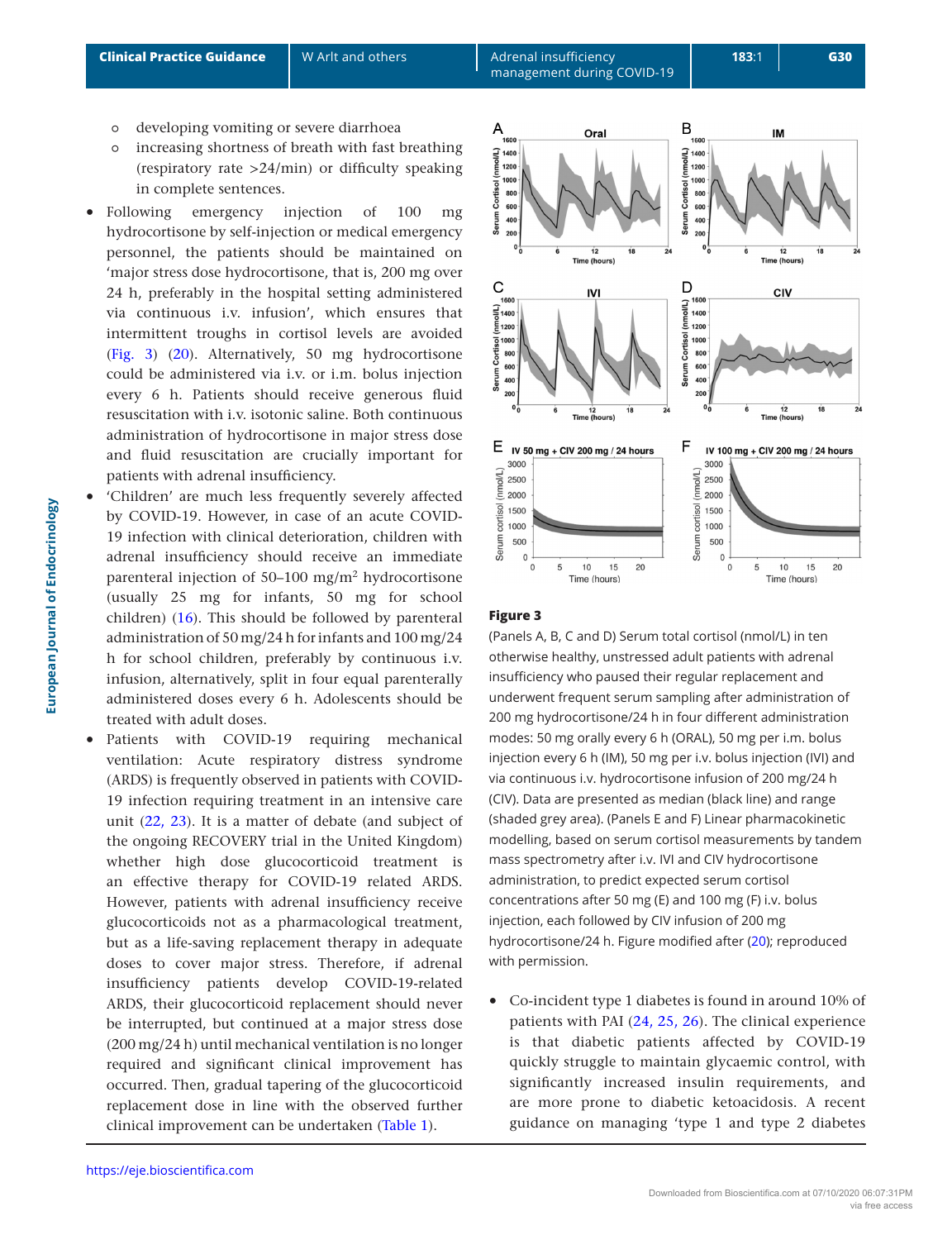in COVID-19 patients' [\(https://abcd.care/resource/](https://abcd.care/resource/concise-advice-inpatient-diabetes-during-covid19-front-door-guidance)) [concise-advice-inpatient-diabetes-during-covid19](https://abcd.care/resource/concise-advice-inpatient-diabetes-during-covid19-front-door-guidance)) [front-door-guidance\)](https://abcd.care/resource/concise-advice-inpatient-diabetes-during-covid19-front-door-guidance)), advises stopping Dipeptidyl peptidase-4 (DPP4) inhibitors in patients with type 2 diabetes with an acute COVID-19 infection. DPP4 acts as a receptor for a subset set of corona viruses cell entry, similar to ACE2 ([27](#page-7-20)); however, just like for ACE inhibitors, there is currently insufficient scientific evidence to judge whether use of DPP4 inhibitors impacts adversely on type 2 diabetes patients with COVID-19 [\(28\)](#page-7-21).

# **C. Regular monitoring of patients with adrenal insufficiency during the COVID-19 crisis**

- We recommend that otherwise healthy patients with established adrenal insufficiency on routine steroid replacement should continue to be regularly monitored during prolonged COVID-19 lock-down periods, which may come with restricted access to healthcare facilities. These patients would normally undergo follow-up review in intervals of 6–12 months; during the COVID-19 crisis, these reviews could be undertaken by telephone or videoconferencing.
- Patients on stable replacement usually undergo annual checks of electrolytes and plasma renin to ensure adequacy of mineralocorticoid replacement, but during the COVID-19 crisis blood checks should be reserved for patients with clinical signs of hypotension, such as dizziness when standing up. Blood pressure self-measurement, for example, after sitting for at least 5 min and then again after standing up for a minute, should be encouraged; patients should also be taught how to take their heart rate and be advised which readings should prompt to contact their specialist care team for further advice (such as resting heart rate >100/min and systolic blood pressure <100 mmHg; otherwise healthy and well patients to remeasure after 1 h before contacting medical staff). Many healthcare centres have established bloodletting centres in convenient locations away from hospitals that can be used if a blood test is considered urgent.
- Routine glucocorticoid replacement therapy is monitored based on the patient's clinical performance and ability to cope with daily stress and does not require laboratory evaluation [\(29\)](#page-7-22), thus history taking and discussions can easily take place via teleconferencing.

## **Disclaimer**

Due to the emerging nature of the COVID-19 crisis, this document is not based on extensive systematic review or meta-analysis, but on rapid expert consensus. The document should be considered as guidance only; it is not intended to determine an absolute standard of medical care. Healthcare staff need to consider individual circumstances when devising the management plan for a specific patient.

#### **Declaration of interest**

Wiebke Arlt is the Editor-in-Chief of the European Journal of Endocrinology. W A was not involved in the review or editorial process for this paper, on which she is listed as an author. The other authors have nothing disclose.

#### **Funding**

This guidance did not receive any specific grant from any funding agency in the public, commercial or not-for-profit sector.

#### **Acknowledgements**

The authors thank Prof David J Smith, School of Mathematics, University of Birmingham, UK, for rapid delivery of mathematical modelling, informing our decisions on suggested oral glucocorticoid replacement doses in patients with adrenal insufficiency and COVID-19. The authors are grateful to Prof Richard J Ross, University of Sheffield, UK, Dr Niki Karavitaki and Dr Alessandro Prete, University of Birmingham, UK, endocrine specialist nurses Miriam Asia, Sherwin Criseno, Chona Feliciano and Lisa Shepherd, University Hospitals Birmingham NHS Foundation Trust, Birmingham, UK, and Vick Smith, Addison's Disease Self-Help Group UK, for their informal review and highly useful comments.

#### **References**

- <span id="page-6-0"></span>1 Allolio B. Extensive expertise in endocrinology: adrenal crisis. *European Journal of Endocrinology* 2015 **172** R115–R124. [\(https://doi.](https://doi.org/10.1530/EJE-14-0824) [org/10.1530/EJE-14-0824\)](https://doi.org/10.1530/EJE-14-0824)
- <span id="page-6-1"></span>2 Arlt W & Society for Endocrinology Clinical Committee. Society for Endocrinology Endocrine Emergency Guidance: emergency management of acute adrenal insufficiency (adrenal crisis) in adult patients. *Endocrine Connections* 2016 **5** G1–G3. [\(https://doi.](https://doi.org/10.1530/EC-16-0054) [org/10.1530/EC-16-0054\)](https://doi.org/10.1530/EC-16-0054)
- <span id="page-6-2"></span>3 Wass JA & Arlt W. How to avoid precipitating an acute adrenal crisis. *BMJ* 2012 **345** e6333. [\(https://doi.org/10.1136/bmj.e6333\)](https://doi.org/10.1136/bmj.e6333)
- <span id="page-6-3"></span>4 Hahner S, Loeffler M, Bleicken B, Drechsler C, Milovanovic D, Fassnacht M, Ventz M, Quinkler M & Allolio B. Epidemiology of adrenal crisis in chronic adrenal insufficiency: the need for new prevention strategies. *European Journal of Endocrinology* 2010 **162** 597–602. [\(https://doi.org/10.1530/EJE-09-0884\)](https://doi.org/10.1530/EJE-09-0884)
- <span id="page-6-4"></span>5 White K & Arlt W. Adrenal crisis in treated Addison's disease: a predictable but under-managed event. *European Journal of Endocrinology* 2010 **162** 115–120. [\(https://doi.org/10.1530/EJE-09-](https://doi.org/10.1530/EJE-09-0559) [0559\)](https://doi.org/10.1530/EJE-09-0559)
- <span id="page-6-5"></span>6 Reisch N, Willige M, Kohn D, Schwarz HP, Allolio B, Reincke M, Quinkler M, Hahner S & Beuschlein F. Frequency and causes of adrenal crises over lifetime in patients with 21-hydroxylase deficiency. *European Journal of Endocrinology* 2012 **167** 35–42. [\(https://](https://doi.org/10.1530/EJE-12-0161) [doi.org/10.1530/EJE-12-0161\)](https://doi.org/10.1530/EJE-12-0161)

## <https://eje.bioscientifica.com>